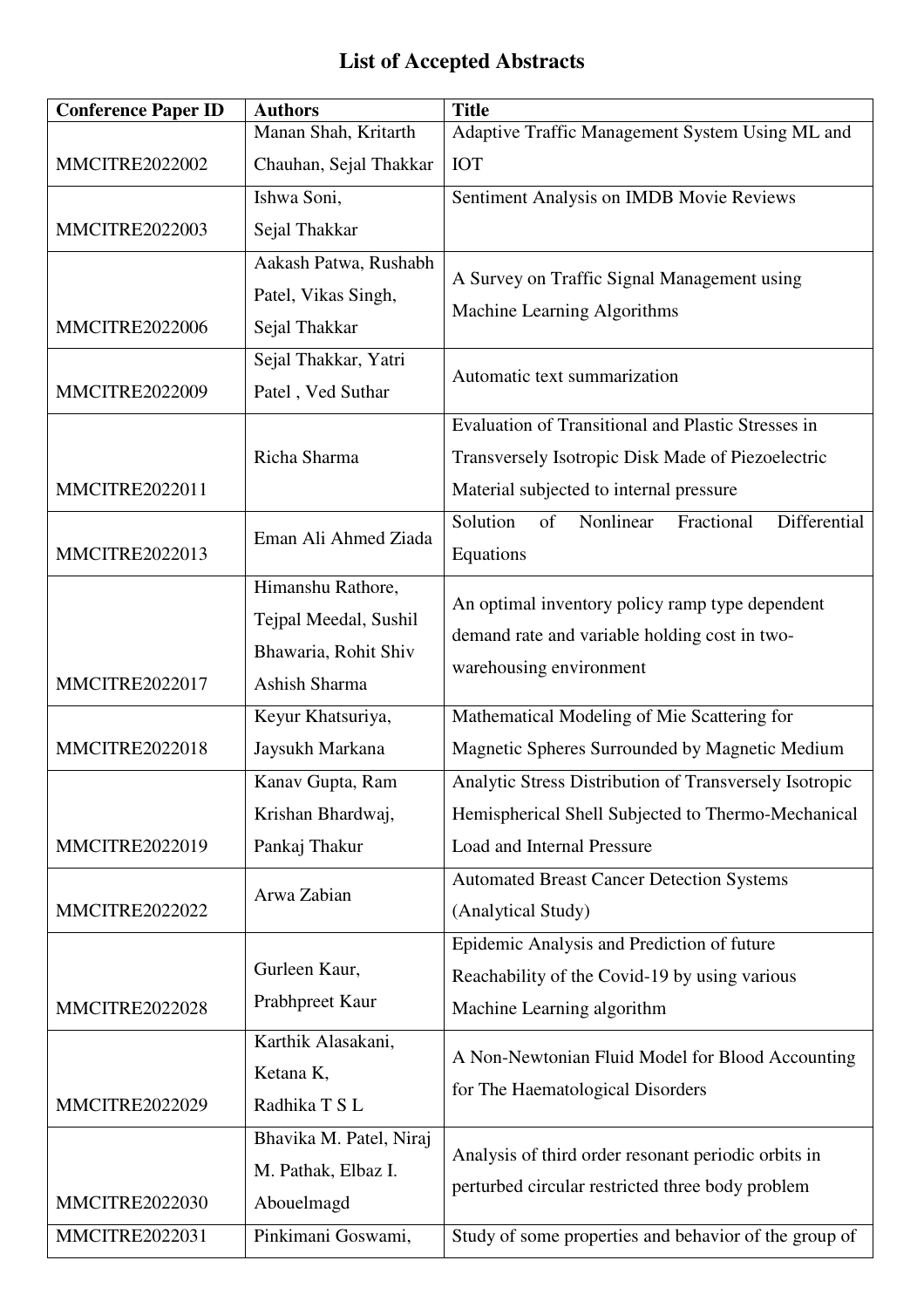|                       | Madan Mohan Singh                                                                   | signed quadratic residues and its applications to                                                                                      |
|-----------------------|-------------------------------------------------------------------------------------|----------------------------------------------------------------------------------------------------------------------------------------|
|                       |                                                                                     | cryptography                                                                                                                           |
|                       | Neeru Gupta, Pankaj                                                                 | Elastic-Plastic deformation in a rotating disk under                                                                                   |
| <b>MMCITRE2022032</b> | Thakur                                                                              | thermal conditions and having variable density                                                                                         |
|                       | Nitin Aher,                                                                         | Performance Prediction of Indirect Evaporative                                                                                         |
| <b>MMCITRE2022033</b> | Anurag Hamilton                                                                     | Cooling System Using Artificial Neural Network                                                                                         |
|                       | Smita Sonker, Rozy                                                                  | A New Result Using Quasi-β-Power Increasing                                                                                            |
| <b>MMCITRE2022035</b> | Jindal                                                                              | Sequence                                                                                                                               |
| <b>MMCITRE2022036</b> | Nishant Doshi                                                                       | An Improved Approach in Single Authority CP-ABE<br>with Anonymous Key Issuing                                                          |
| <b>MMCITRE2022037</b> | Mitali J. Doshi, Niraj<br>Pathak, Elbaz I.<br>Abouelmagd                            | Single variable regression model with error analysis<br>for evolution of periodic orbit in formation satellite                         |
| <b>MMCITRE2022038</b> | Vivek Dhingra                                                                       | Higher-order duality results for interval-valued<br>variational problems and its application                                           |
|                       | Sanjay Gosiya, Mansi                                                                | Comparison of numerical solution of consolidation<br>equation in one dimension by Finite Difference                                    |
| <b>MMCITRE2022040</b> | Palav, Vikas Pradhan                                                                | Methods and Finite Element Method with analytical<br>solution                                                                          |
| MMCITRE2022041        | S. R. Singh, R.B. Singh,<br>Akshika, Rastogi<br>Surbhi Singhal                      | A Sustainable approach to manage inventory during<br>pandemic through Passive RFID tags                                                |
| <b>MMCITRE2022043</b> | Bhumin Mandaliya,<br>Ankit Patel, Hardik<br>Joshi                                   | Implementation of Haar Wavelet Transform and<br>Principal Component Analysis Technique for LSB<br><b>Image Steganography</b>           |
| MMCITRE2022044        | Udoy Narayan Gogoi,<br>Pallabi Saikia Dimpal<br>Jyoti Mahanta                       | Rapid Parameter Estimation of Four Non-Linear<br>Growth Models for Analyzing the Growth of<br>Escherichia Coli                         |
| MMCITRE2022045        | Asmita Patel Vikas<br>Pradhan                                                       | Numerical solution of non-dimensional contaminant<br>transport equation with varying coefficients<br>(Temporal) by Haar wavelet method |
| MMCITRE2022046        | Yogeshkumar<br>Khimsuriya,<br>Dineshkumar Patel,<br>Vivek Patel , Hitesh<br>Panchal | Computational analysis of single-pass roughened solar<br>air heater using design of experiment approach                                |
| <b>MMCITRE2022048</b> | Krishna B Chavaraddi,                                                               | The onset of Darcy-Brinkman convection in a rotating                                                                                   |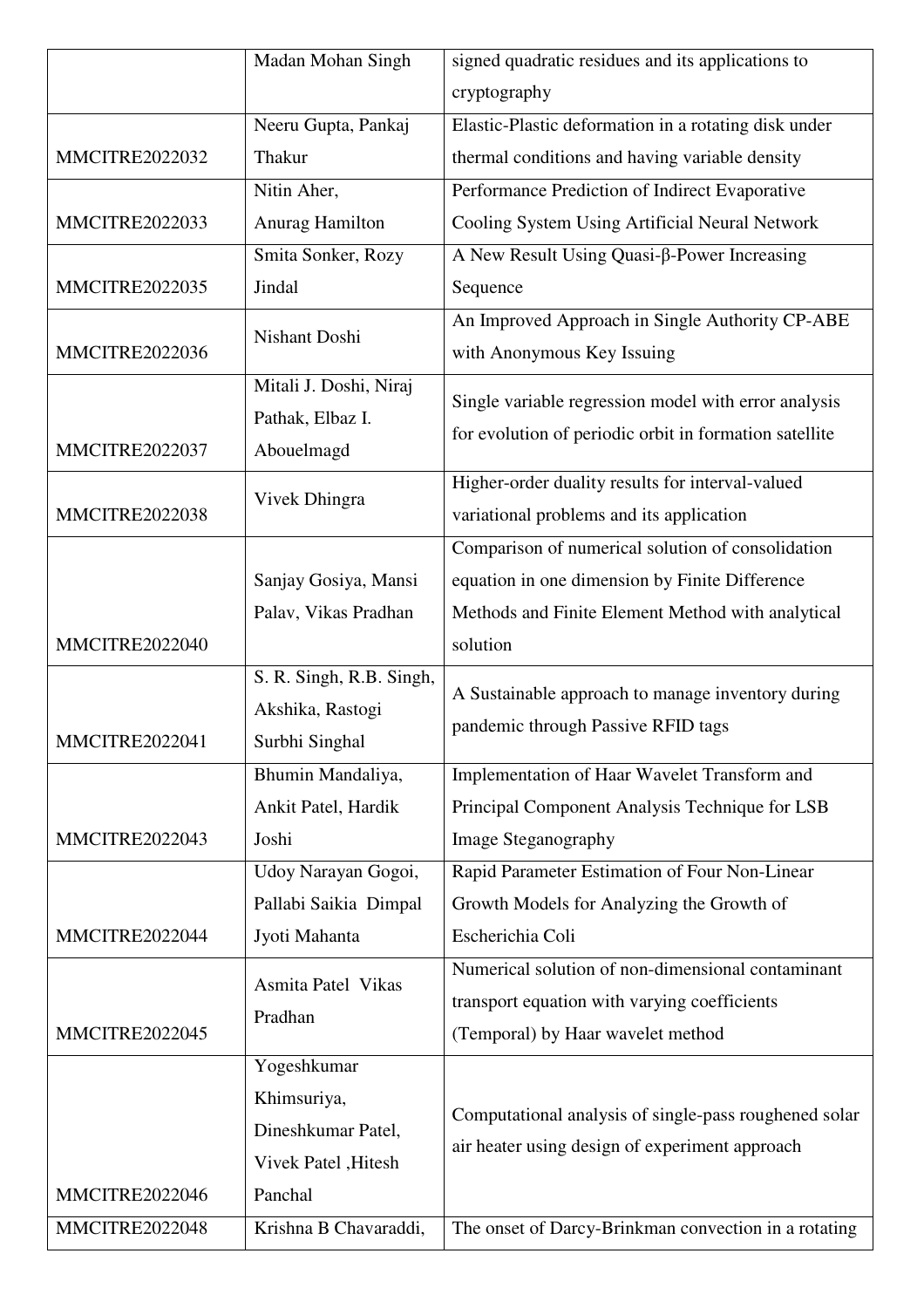|                       | N.K. Enagi, Sridhar      | porous layer containing a couple stress fluid.         |
|-----------------------|--------------------------|--------------------------------------------------------|
|                       | Kulkarni                 |                                                        |
|                       | Aruna Sharma,            | Semi Analytic-Numerical Methods to solve One-          |
|                       | Amit Parikh              | Dimensional Dispersion Phenomenon of miscible fluid    |
| <b>MMCITRE2022049</b> |                          | flow through porous media                              |
|                       | Akbari Jahan             | A phenomenological approach to Mellin moments of       |
| <b>MMCITRE2022050</b> |                          | parton distribution functions                          |
|                       | Nitish Gupta, Bhargavi   | Influence of magnetic effect in a channel partially    |
| <b>MMCITRE2022052</b> | D                        | filled with porous material: A numerical investigation |
|                       | Vinita Tomar, Mamta      | Techniques and Tools of Regression Testing             |
| <b>MMCITRE2022053</b> | Bansal, Pooja Singh      |                                                        |
|                       | Smita Sonker, Neeraj     | Approximation of Signals by $E_l^1 E_l^1$ Product      |
| MMCITRE2022054        | Devi                     | Summability Means of Fourier- Laguerre Expansion       |
|                       | Gunjan Rani, Arpit       | Existence of Solutions for Stochastic Fractional       |
|                       | Dwivedi, Ganga Ram       | Differential Equations Driven by Lévy Noise            |
| <b>MMCITRE2022055</b> | Gautam                   |                                                        |
|                       | Sandra Samuel,           | Enhancing Agriculture Supply-Chain Management          |
|                       | Maheswari R,             | using Blockchain                                       |
| <b>MMCITRE2022057</b> | Mohana N                 |                                                        |
|                       | H.M.D.P                  | Wind Power Calculation Model based on Sums of          |
|                       | Bandarathilake, G.W.R.   | <b>Diffusion Method</b>                                |
| <b>MMCITRE2022058</b> | M. R Palamakumbura       |                                                        |
|                       | Shiva Eshaghi, Manoj     | Controlling chaos of fractional chaotic system with    |
| <b>MMCITRE2022060</b> | Sahni                    | nonlinear functions                                    |
|                       | Rahul                    |                                                        |
|                       | Sreekumar, Nanjappa      | Predicting Tissue Chloride Through FTIR-ATR            |
|                       | Ashwath, Vijayalaxmi     | Spectroscopy – Application of Exhaustive Feature       |
|                       | Beeravalli, Phul Subedi, | <b>Extraction Protocol</b>                             |
| <b>MMCITRE2022062</b> | Kerry Walsh              |                                                        |
| <b>MMCITRE2022063</b> | Shitesh Shukla           | Convergence analysis and computational modelling of    |
|                       |                          | differential equations using 3-scale Haar wavelet      |
|                       | Arul Ravi S              | Existence of Best Proximity Points on Contractions in  |
| <b>MMCITRE2022066</b> |                          | <b>Rms</b>                                             |
|                       |                          | <b>Estimation of Parameters of Some Continuous</b>     |
|                       | Vipin V, Santanu Koley   | Distributions Using Frequency Ratio Method Based on    |
| MMCITRE2022067        |                          | Local information.                                     |
| MMCITRE2022074        | Zexin Lei, Timothy       | Exergy Optimisation in Closed-Loop Spray Drying        |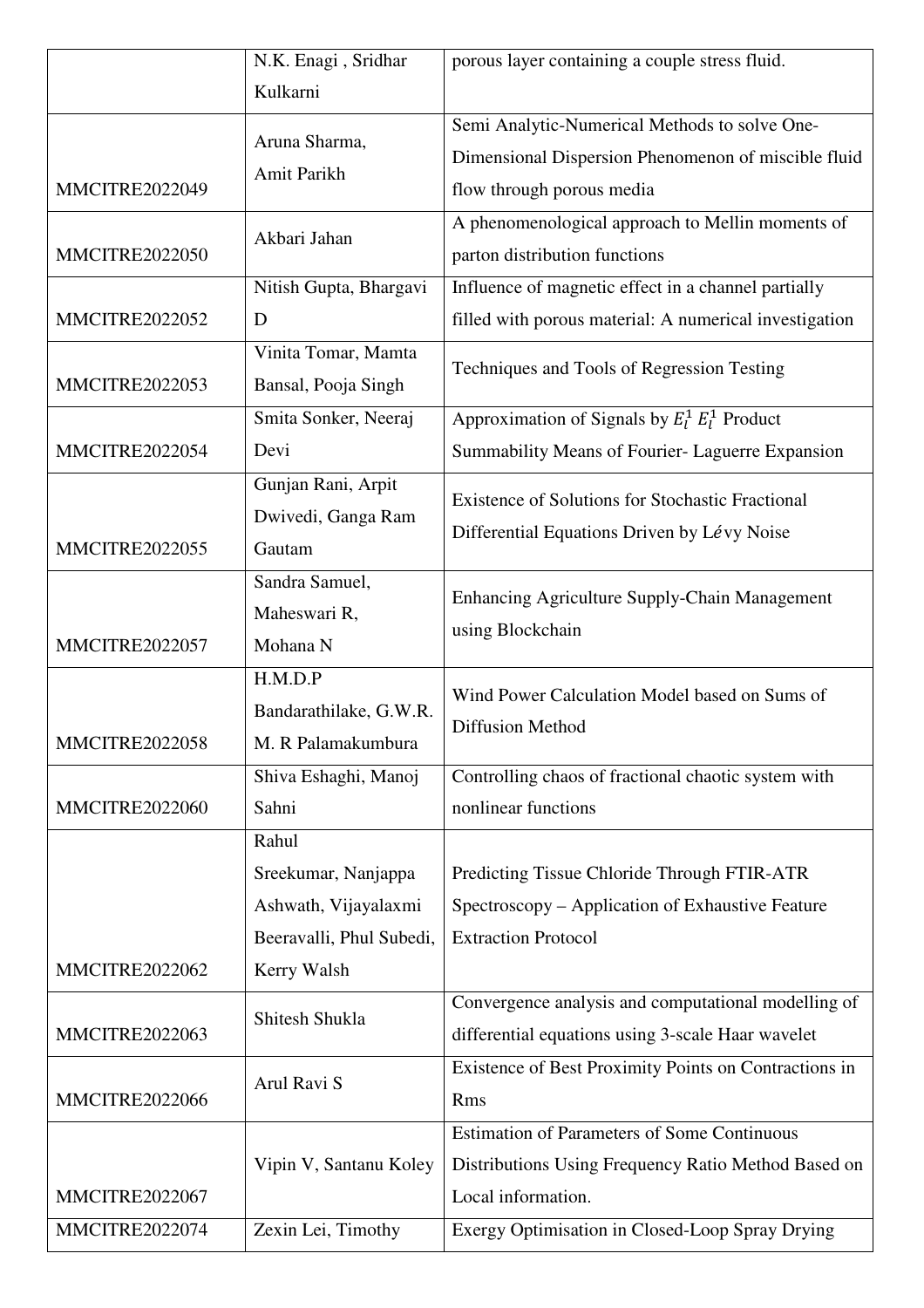|                       | Langrish                                                                                |                                                                                                                                              |
|-----------------------|-----------------------------------------------------------------------------------------|----------------------------------------------------------------------------------------------------------------------------------------------|
| <b>MMCITRE2022075</b> | Smita Sonker,<br>Paramjeet Sangwan                                                      | Approximation of signal belongs to generalized<br>$W'(L^r, \xi(t))$ class by $(C, \alpha, \eta)$ A – matrix<br>summability of Fourier series |
| <b>MMCITRE2022076</b> | Naina Arya, Sumit<br><b>Bhatia</b>                                                      | Under the Influence of Infection and Pollution,<br>Stability of the Model for the Species Fighting for the<br>Same Source                    |
| <b>MMCITRE2022077</b> | Sunil Bhardwaj, Vikas<br>Garg, Sandeep Kumar<br>Mogha                                   | Mathematical Modelling of Failure Process for<br>Repairable Systems                                                                          |
| <b>MMCITRE2022078</b> | Sonia Dua, Sandeep<br>Kumar Mogha, Himani<br>Dem                                        | Optimal Strategy for Volume flexible System with<br>Markdown Policy                                                                          |
| <b>MMCITRE2022079</b> | Divya B, Kavitha K                                                                      | Dynamical Behaviour of Prey-Predator Model in the<br>presence of Susceptible-Infected-Recovered (SIR)<br>Epidemic Disease in the Prey        |
| <b>MMCITRE2022080</b> | Priyadarshan<br>Beniwal, R.k. Poonia,<br>Pawan Kumar                                    | Analysis of wave motion at the solid-solid interface                                                                                         |
| <b>MMCITRE2022082</b> | Vinothini P, Kavitha K                                                                  | Dynamical Behaviors of Fuzzy Prey Predator in SIR<br>Epidemic Model in Prey                                                                  |
| <b>MMCITRE2022085</b> | Naga Soundarya<br>Lakshmi V.S.V.,<br>Sabarmathi A                                       | A Mathematical Analysis on the Obesity and Diabetic<br>Model                                                                                 |
| <b>MMCITRE2022086</b> | Kamlesh Rai                                                                             | Recent Trends in Operator Theory (Composition<br>Operators)                                                                                  |
| <b>MMCITRE2022087</b> | Neetu Mahajan, Bharat<br>Gupta                                                          | A Survey and Taxonomy on Energy Efficient Software<br>Techniques in Cloud Environment                                                        |
| <b>MMCITRE2022088</b> | Kavitha K, Akilbasha A                                                                  | Mid-Width Type-II Sensitivity Upper-Lower<br>Technique for Fuzzy Transportation Problem                                                      |
| <b>MMCITRE2022090</b> | Karthik Alasakani,<br>Shriya M, Nithin Reddy<br>Baimeedi, Kakani<br>Ketana ,Tsl Radhika | A Substantial Model for Blood Flow                                                                                                           |
| <b>MMCITRE2022091</b> | Kanchana M, Kavitha<br>K                                                                | A Comparative Study between Incident Edge Path<br>Algorithm and Dijkstra Algorithm for Finding Shortest<br>Path For Networks.                |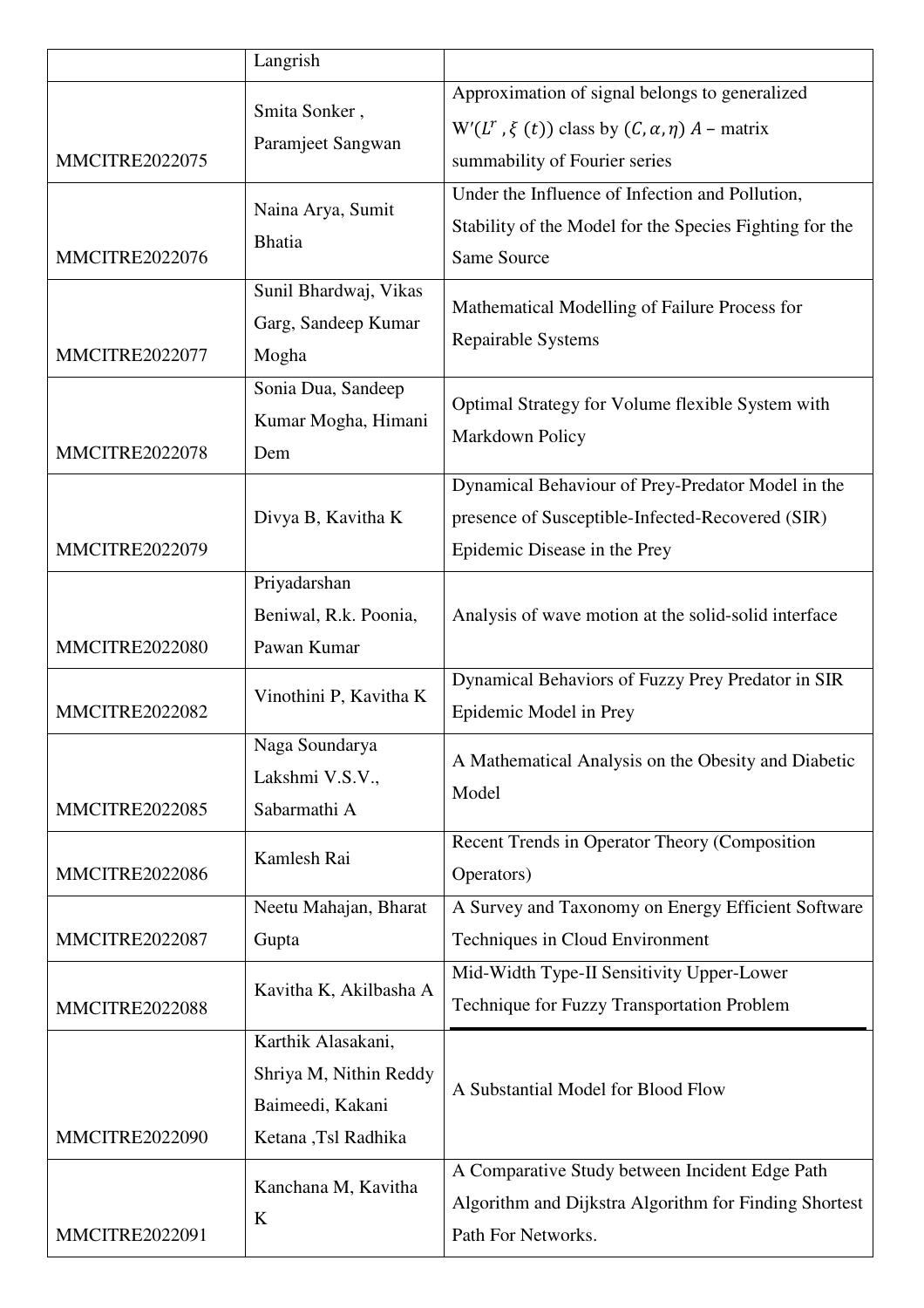| <b>MMCITRE2022092</b> | Rashmirekha Patra                             | A New Connection on The Graded Generalized              |
|-----------------------|-----------------------------------------------|---------------------------------------------------------|
|                       |                                               | Tangent bundle                                          |
|                       | Dr T. Raja Rani Titti,                        | Can Vaccination Decline the Rapid Spread of COVID-      |
| <b>MMCITRE2022093</b> | Radhika Tsl                                   | 19?                                                     |
|                       |                                               | Effect of temperature and density variation in          |
|                       |                                               | transition stress of hyperbolic disc made of isotropic  |
|                       | Naresh Kumar                                  | material                                                |
| <b>MMCITRE2022094</b> |                                               |                                                         |
|                       | J Jansi Rani, A                               | A modified Fuzzy Hungarian method for unbalanced        |
|                       | Manivannan,                                   | Fuzzy Assignment Problem with multiple jobs             |
| <b>MMCITRE2022096</b> | Dhanasekar Sundaram                           |                                                         |
|                       | Reetika Singh, Shivani                        | Multi-Criteria Decision Making for Operating ATM        |
| <b>MMCITRE2022097</b> | Kalyan, L.N. Das                              | System                                                  |
|                       | Bhawna Kohli                                  | Optimality conditions for a multi-objective bilevel     |
| <b>MMCITRE2022098</b> |                                               | programming problem                                     |
|                       | Vishal Gupta, Aanchal                         | Fixed Point Theorems In Neutrosophic Soft Metric        |
| <b>MMCITRE2022099</b> |                                               | Space                                                   |
|                       | Ravi Kanth A.S.V.,                            | Numerical simulations for Human Liver model with        |
| <b>MMCITRE2022100</b> | Sangeeta Devi                                 | Caputo fractional derivative                            |
|                       |                                               | Solving Intuitionistic Fuzzy Linear Programming         |
|                       | Duraisamy P,                                  | Problem, Intuitionistic Fuzzy Transportation and        |
|                       | Kaliyappan M                                  | Intuitionistic Fuzzy Assignment Problem using           |
| <b>MMCITRE2022101</b> |                                               | MATLAB a new approach                                   |
|                       | Krisha Shah, Amit                             | Differential transform method applied on inclined Co-   |
|                       | Parikh                                        | current imbibition phenomenon in homogeneous            |
| <b>MMCITRE2022102</b> | porous media by differential transform method |                                                         |
|                       | Akmal Husain, Syed                            | Study of one-dimensional weak shock wave problem        |
|                       | Aftab Haider, V. K.                           | under the action of axial and azimuthal magnetic field: |
| <b>MMCITRE2022104</b> | Singh                                         | An analytical approach                                  |
|                       | Ankit Sharma,                                 | Physical Exercise: Effective Aspect in Diabetes         |
|                       | Harendra Pal Singh,                           | Management                                              |
| <b>MMCITRE2022105</b> | Nilam Rathi                                   |                                                         |
|                       | Vinay Khilwani,                               |                                                         |
|                       | Shreedhar Bhatt,                              | Authentication Mechanism for IoT Infrastructure         |
| <b>MMCITRE2022106</b> | Nishant Doshi                                 |                                                         |
|                       | Meenatchi                                     | Numerical method for system of nonlinear time-          |
| <b>MMCITRE2022107</b> | Lakshmanan,                                   | fractional Boussinesq-Burger's equations in             |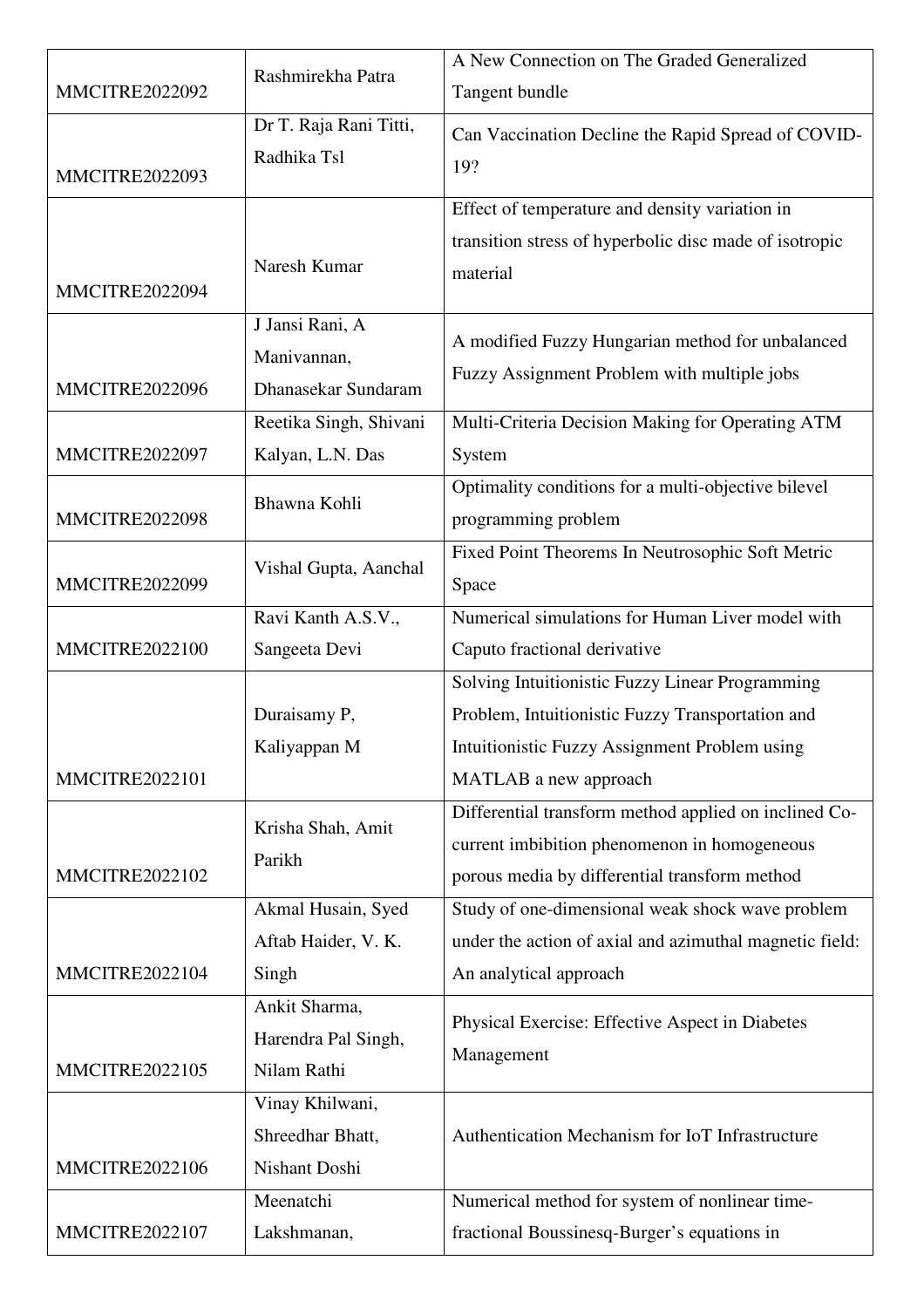|                       | Kaliyappan M             | propagation of shallow water waves                   |
|-----------------------|--------------------------|------------------------------------------------------|
|                       | Ravindar Raj C,          | A Diagonal Optimal Algorithm to Solve Assignment     |
|                       | Dhanasekar S             | Problem with Interval Valued Intuitionistic Fuzzy    |
| <b>MMCITRE2022108</b> |                          | Parameters                                           |
|                       | Smita Sonker,            | $(C, 1, 1)$ –Quasinormal Convergence of Double       |
| <b>MMCITRE2022109</b> | Priyanka Moond           | Sequence of Functions                                |
|                       | Sudhakar Yadav, Vivek    | Mathematical Analysis of a Prey-Predator Model in    |
| <b>MMCITRE2022111</b> | Kumar                    | Presence of Two Controls                             |
|                       | Barkha Rohtagi,          | Repeated Burst Error correction in Unequal Sub-      |
| <b>MMCITRE2022112</b> | Rajkumar Verma           | blocks                                               |
|                       | Preety Kumari, Swarn     | Mathematical model for predicating COVID-19 trend    |
|                       | Singh, Harendra Pal      | in Italy                                             |
| <b>MMCITRE2022113</b> | Singh                    |                                                      |
|                       | Sakina Othmani,          | Asymptotic behavior of Hopfield neural networks with |
| <b>MMCITRE2022115</b> | Nasser-Eddine Tatar      | distributed delays                                   |
|                       | Udit Mittal, Gunjan      | An investigation of a novel design of Savonius wind  |
|                       | Varshney, Satyajeet,     | turbine along highway and for small-scale power      |
|                       | Ujjwal Gupta,            |                                                      |
| <b>MMCITRE2022117</b> | Pranshul Agarwal         | generation applications                              |
|                       | Rashmi Singh             | Soft Set Theory for Decision Making in Waste         |
| <b>MMCITRE2022118</b> |                          | Disposal Methods                                     |
|                       | Jaydev Patel,            | Estimation of basic reproduction number of first and |
| <b>MMCITRE2022119</b> | Himanshu Patel           | second phase of Covid-19 in India.                   |
|                       | Pravesh Pravesh,         | Low Insertion Fractal Shape Microstrip Bandpass End- |
| <b>MMCITRE2022121</b> | Barkha Rohtagi           | Coupled W-Band Filter                                |
|                       | Jainish Shingala, Jhanvi |                                                      |
|                       | Desai, Vrutang Shah,     |                                                      |
|                       | Yashraj Sonara, Harsh    | Numerical and Economical Investigations on Thermal   |
|                       | Dhangar, Harsh           | <b>Enhanced Oil Recovery Techniques</b>              |
|                       | Shah, Vivek              |                                                      |
| MMCITRE2022123        | Ramalingam               |                                                      |
|                       | Sandeep Kumar Paul,      | Thermomechanical Response of a Functionally Graded   |
|                       | Parth Mehta, Manoj       | Pressurized Cylinder using Iterative Technique       |
| MMCITRE2022124        | Sahni                    |                                                      |
|                       | Soniya Dhama             | Stability of Almost<br>Existence, Permanence<br>and  |
|                       |                          | Automorphic Solution of a Non-autonomous Leslie-     |
| <b>MMCITRE2022125</b> |                          | Gower Prey-Predator Model with Control Feedback      |